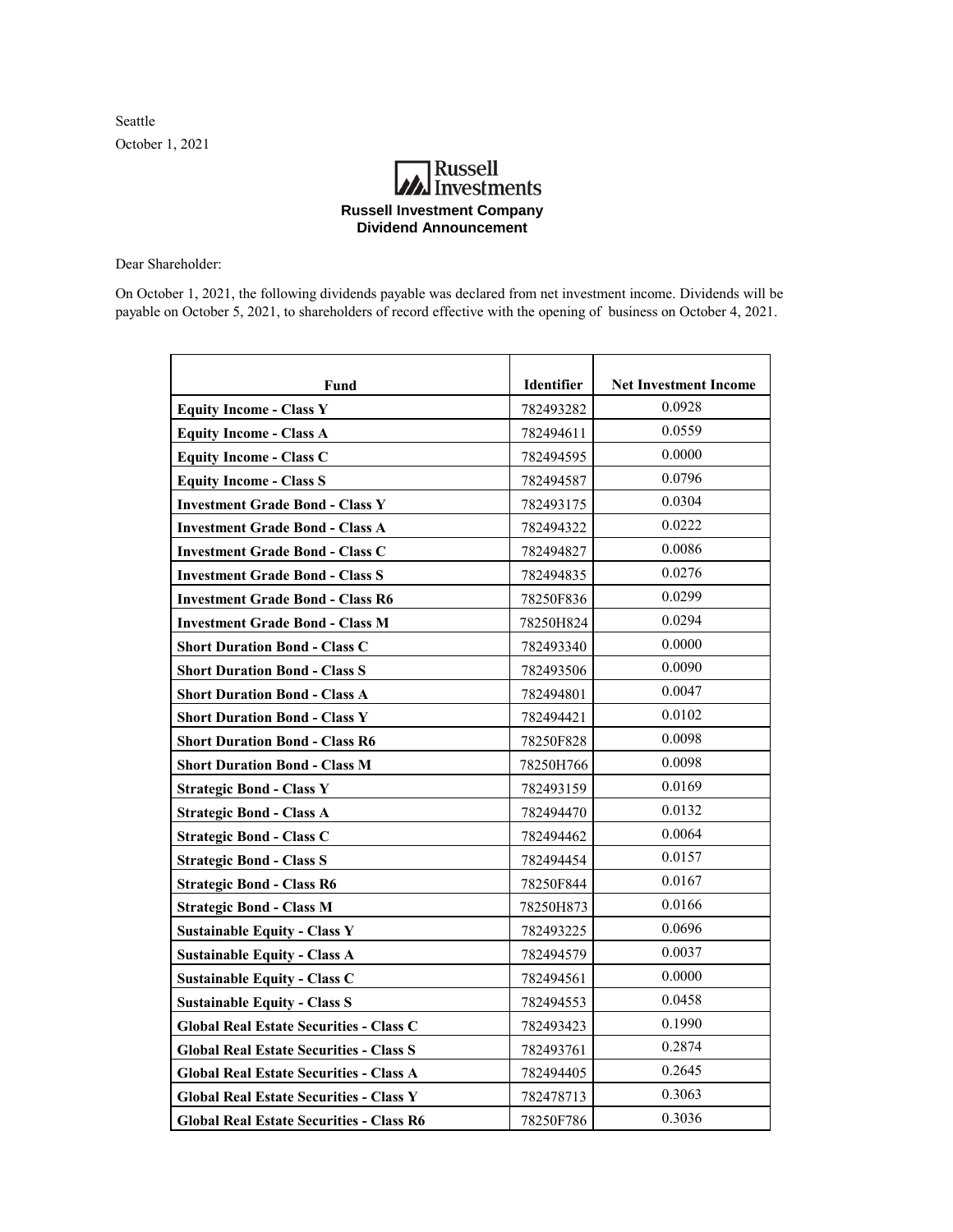| Fund                                           | Identifier | <b>Net Investment Income</b> |
|------------------------------------------------|------------|------------------------------|
| <b>Global Real Estate Securities - Class M</b> | 78250H493  | 0.2972                       |
| <b>Tax-Exempt Bond - Class C</b>               | 782493324  | 0.0212                       |
| <b>Tax-Exempt Bond - Class S</b>               | 782493837  | 0.0408                       |
| <b>Tax-Exempt Bond - Class A</b>               | 782494314  | 0.0350                       |
| <b>Tax-Exempt Bond - Class M</b>               | 78250H667  | 0.0428                       |
| Global Infrastructure - Class A                | 782494280  | 0.0444                       |
| Global Infrastructure - Class C                | 782494272  | 0.0261                       |
| <b>Global Infrastructure - Class S</b>         | 782494256  | 0.0507                       |
| Global Infrastructure - Class Y                | 782494249  | 0.0552                       |
| Global Infrastructure - Class M                | 78250H550  | 0.0534                       |
| <b>Opportunistic Credit - Class A</b>          | 782494231  | 0.0424                       |
| <b>Opportunistic Credit - Class C</b>          | 782494223  | 0.0365                       |
| <b>Opportunistic Credit - Class S</b>          | 782494199  | 0.0444                       |
| <b>Opportunistic Credit - Class Y</b>          | 782494181  | 0.0450                       |
| <b>Opportunistic Credit - Class M</b>          | 78250G123  | 0.0448                       |
| <b>U.S. Strategic Equity - Class A</b>         | 78249R859  | 0.0073                       |
| U.S. Strategic Equity - Class C                | 78249R842  | 0.0000                       |
| <b>U.S. Strategic Equity - Class S</b>         | 78249R826  | 0.0181                       |
| <b>U.S. Strategic Equity - Class M</b>         | 78250G768  | 0.0226                       |
| <b>Multi-Strategy Income - Class A</b>         | 78249R255  | 0.0000                       |
| Multi-Strategy Income - Class C                | 78249R248  | 0.0000                       |
| <b>Multi-Strategy Income - Class S</b>         | 78249R222  | 0.0000                       |
| <b>Multi-Strategy Income - Class Y</b>         | 78249R214  | 0.0000                       |
| <b>Multi-Strategy Income - Class M</b>         | 78250H444  | 0.0000                       |
| Tax-Exempt High Yield Bond - Class A           | 78249R156  | 0.0245                       |
| Tax-Exempt High Yield Bond - Class C           | 78249R149  | 0.0175                       |
| <b>Tax-Exempt High Yield Bond - Class S</b>    | 78249R123  | 0.0271                       |
| Tax-Exempt High Yield Bond - Class M           | 78250H725  | 0.0277                       |
| <b>Multifactor U.S. Equity - Class A</b>       | 78249R388  | 0.0352                       |
| Multifactor U.S. Equity - Class C              | 78249R370  | 0.0000                       |
| <b>Multifactor U.S. Equity - Class S</b>       | 78249R354  | 0.0408                       |
| <b>Multifactor U.S. Equity - Class Y</b>       | 78249R347  | 0.0495                       |
| <b>Multifactor U.S. Equity - Class M</b>       | 78249R271  | 0.0476                       |
| <b>Multifactor U.S. Equity - Class R6</b>      | 78250F802  | 0.0484                       |
| <b>Unconstrained Total Return - Class A</b>    | 78250F737  | 0.0021                       |
| <b>Unconstrained Total Return - Class C</b>    | 78250F729  | 0.0000                       |
| <b>Unconstrained Total Return - Class S</b>    | 78250F687  | 0.0040                       |
| <b>Unconstrained Total Return - Class Y</b>    | 78250F679  | 0.0055                       |
| <b>Unconstrained Total Return - Class M</b>    | 78250H501  | 0.0048                       |
| <b>Multi-Asset Growth Strategy - Class A</b>   | 78250F596  | 0.0000                       |
| Multi-Asset Growth Strategy - Class C          | 78250F588  | 0.0000                       |